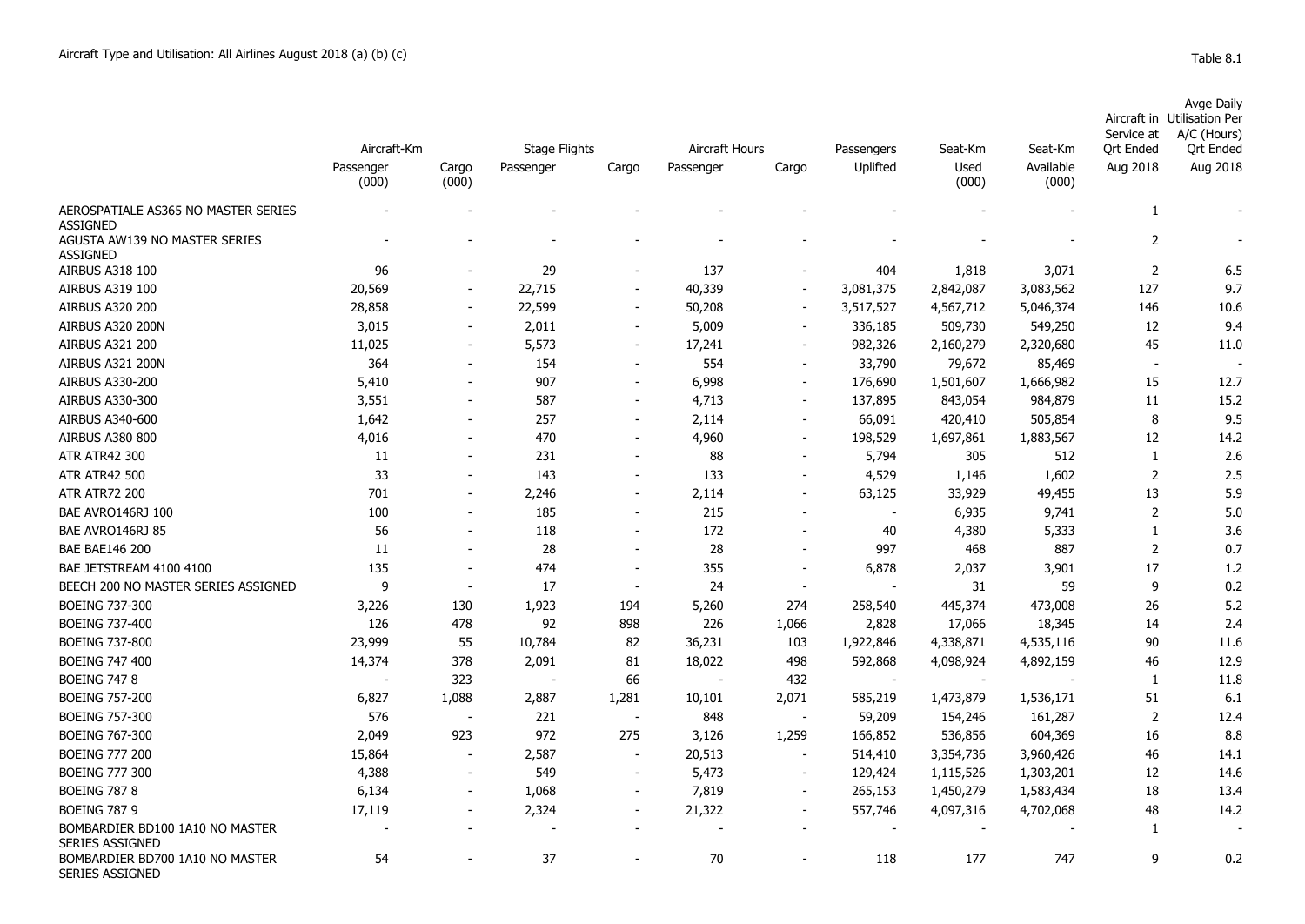|                                                           | Aircraft-Km        |                | <b>Stage Flights</b> | Aircraft Hours           |           | Passengers     | Seat-Km  | Seat-Km       | Service at<br>Ort Ended  | Avge Daily<br>Aircraft in Utilisation Per<br>A/C (Hours)<br>Ort Ended |                          |
|-----------------------------------------------------------|--------------------|----------------|----------------------|--------------------------|-----------|----------------|----------|---------------|--------------------------|-----------------------------------------------------------------------|--------------------------|
|                                                           | Passenger<br>(000) | Cargo<br>(000) | Passenger            | Cargo                    | Passenger | Cargo          | Uplifted | Used<br>(000) | Available<br>(000)       | Aug 2018                                                              | Aug 2018                 |
| BOMBARDIER BD700 1A11 NO MASTER<br><b>SERIES ASSIGNED</b> |                    |                |                      |                          |           |                |          |               |                          | 1                                                                     |                          |
| BOMBARDIER CL600 2B19 NO MASTER<br><b>SERIES ASSIGNED</b> |                    |                |                      |                          |           |                |          |               |                          | $\mathbf{1}$                                                          | 0.3                      |
| BRITTEN NORMAN BN2A UNDESIGNATED<br><b>MASTER SERIES</b>  | 19                 |                | 528                  |                          | 133       |                | 2,243    | 105           | 155                      | 2                                                                     | 2.0                      |
| CANADAIR CL600 2B16 600                                   | 33                 |                | 33                   |                          | 48        |                | 117      | 81            | 326                      | 7                                                                     | 0.2                      |
| CESSNA 310 NO MASTER SERIES ASSIGNED                      |                    |                |                      |                          |           |                |          |               |                          | 4                                                                     |                          |
| CESSNA 402 NO MASTER SERIES ASSIGNED                      |                    |                |                      |                          |           |                |          |               |                          | 1                                                                     |                          |
| CESSNA 404 NO MASTER SERIES ASSIGNED                      |                    |                |                      |                          |           |                |          |               | $\overline{\phantom{a}}$ | 5                                                                     |                          |
| CESSNA 510 NO MASTER SERIES ASSIGNED                      |                    |                |                      |                          |           |                |          |               | $\overline{\phantom{a}}$ | 3                                                                     |                          |
| CESSNA 560 NO MASTER SERIES ASSIGNED                      |                    |                |                      |                          |           |                |          |               | $\blacksquare$           | 2                                                                     | $\overline{\phantom{a}}$ |
| <b>CESSNA F406 NO MASTER SERIES</b><br><b>ASSIGNED</b>    | 5                  |                | 12                   |                          | 13        |                |          | 12            | 40                       | 6                                                                     | $\overline{\phantom{a}}$ |
| DASSAULT FALCON 2000 NO MASTER<br><b>SERIES ASSIGNED</b>  |                    |                |                      |                          |           |                |          |               |                          | 2                                                                     | 0.2                      |
| DASSAULT FALCON 7X NO MASTER SERIES<br><b>ASSIGNED</b>    | 43                 |                | 26                   |                          | 51        |                | 115      | 203           | 594                      | 4                                                                     | 0.1                      |
| DASSAULT FALCON 900EX NO MASTER<br><b>SERIES ASSIGNED</b> | 17                 |                | 11                   |                          | 22        |                | 47       | 79            | 251                      | 3                                                                     | 0.3                      |
| DE HAVILLAND DHC6 400                                     | 53                 | $\blacksquare$ | 321                  | $\sim$                   | 295       | $\sim$         | 3,639    | 627           | 1,016                    | 3                                                                     | 3.2                      |
| DE HAVILLAND DHC8 400                                     | 4,591              | $\blacksquare$ | 10,204               | $\overline{\phantom{a}}$ | 10,000    |                | 666,676  | 308,120       | 358,078                  | 54                                                                    | 7.2                      |
| <b>DORNIER 228 200</b>                                    | 58                 |                | 631                  |                          | 304       |                | 7,308    | 735           | 1,044                    | 4                                                                     | 1.6                      |
| DORNIER 328 NO MASTER SERIES<br><b>ASSIGNED</b>           | 117                | $\blacksquare$ | 295                  | $\overline{\phantom{a}}$ | 345       |                | 5,860    | 2,478         | 3,624                    | $\overline{2}$                                                        | 5.2                      |
| <b>EMBRAER EMB135 NO MASTER SERIES</b><br><b>ASSIGNED</b> | 305                | $\blacksquare$ | 519                  | $\overline{\phantom{a}}$ | 641       | $\blacksquare$ | 11,605   | 7,231         | 10,917                   | 6                                                                     | 3.7                      |
| <b>EMBRAER EMB145 NO MASTER SERIES</b><br><b>ASSIGNED</b> | 1,378              | $\blacksquare$ | 2,211                | $\blacksquare$           | 2,900     |                | 45,177   | 44,140        | 67,457                   | 21                                                                    | 4.6                      |
| EMBRAER EMB505 NO MASTER SERIES<br><b>ASSIGNED</b>        |                    |                |                      |                          |           |                |          |               |                          | 1                                                                     | $\overline{\phantom{a}}$ |
| EMBRAER EMB550 NO MASTER SERIES<br><b>ASSIGNED</b>        | 18                 |                | 18                   |                          | 27        |                | 67       | 76            | 179                      | 1                                                                     | 1.1                      |
| EMBRAER ERJ170 100                                        | 695                |                | 1,133                | $\blacksquare$           | 1,489     |                | 60,409   | 43,766        | 52,807                   | 8                                                                     | 6.3                      |
| EMBRAER ERJ170 200                                        | 1,423              |                | 1,946                |                          | 2,368     |                | 151,503  | 111,443       | 125,197                  | 11                                                                    | 8.4                      |
| EMBRAER ERJ190 100                                        | 2,599              | $\overline{a}$ | 2,537                | $\blacksquare$           | 4,672     | $\blacksquare$ | 197,966  | 207,598       | 254,653                  | 16                                                                    | 7.4                      |
| EMBRAER ERJ190 200                                        | 778                |                | 1,023                |                          | 1,340     |                | 103,883  | 80,939        | 92,037                   | 7                                                                     | 6.9                      |
| <b>GULFSTREAM GV NO MASTER SERIES</b><br><b>ASSIGNED</b>  | 50                 | $\overline{a}$ | 25                   | $\overline{\phantom{a}}$ | 62        | $\blacksquare$ | 103      | 200           | 841                      | 3                                                                     | 0.6                      |
| <b>GULFSTREAM GVI NO MASTER SERIES</b><br><b>ASSIGNED</b> | 10                 |                | 5                    |                          | 13        |                | 22       | 40            | 113                      | 2                                                                     | 0.4                      |
| LEARJET 45 NO MASTER SERIES ASSIGNED                      |                    |                |                      |                          |           |                |          |               |                          | 1                                                                     |                          |
| RAYTHEON HAWKER 800                                       |                    |                |                      |                          |           |                |          |               |                          | 4                                                                     |                          |